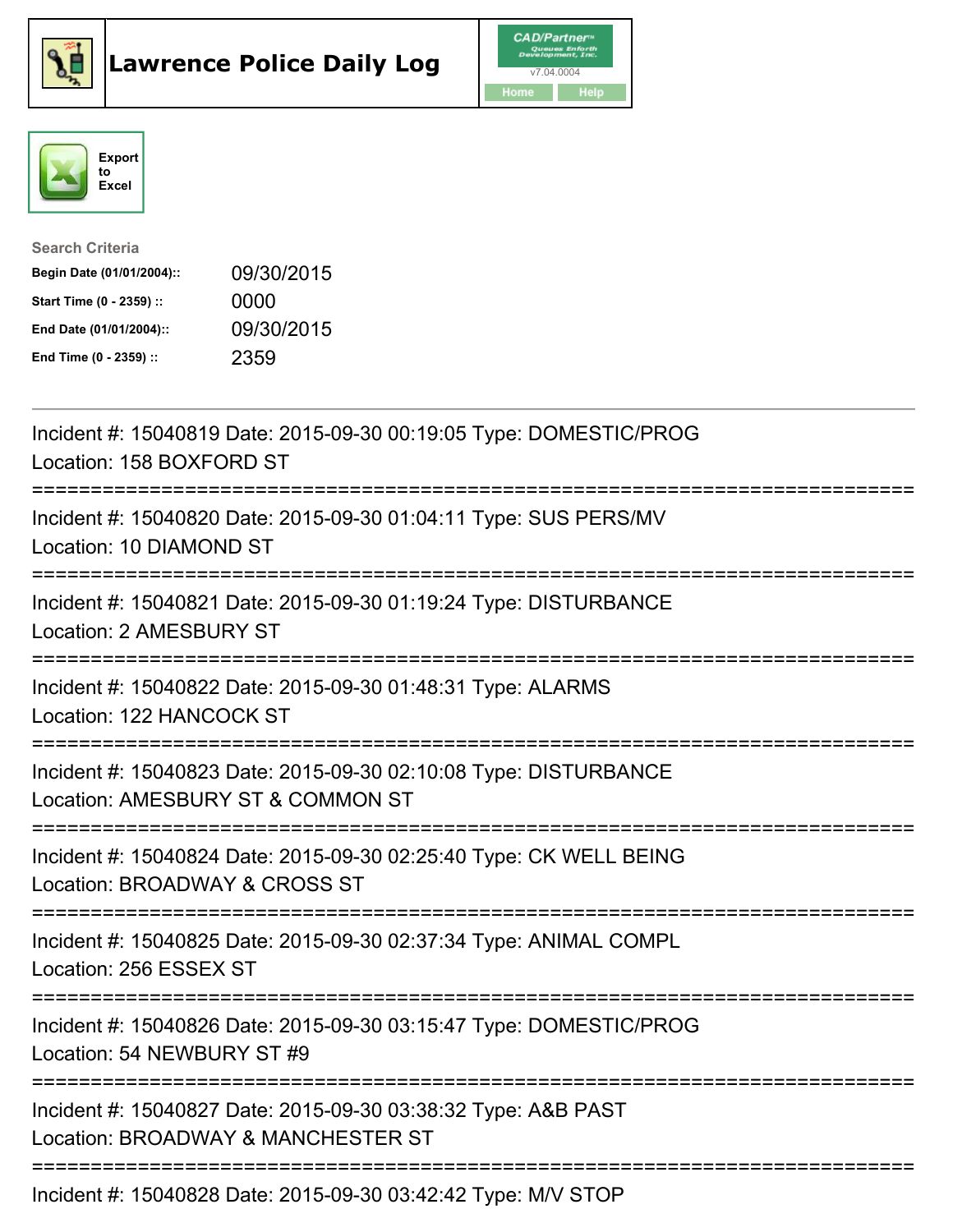Location: S UNION =========================================================================== Incident #: 15040829 Date: 2015-09-30 04:24:16 Type: ALARMS Location: DUNKIN DONUTS / 579 ANDOVER ST =========================================================================== Incident #: 15040830 Date: 2015-09-30 04:36:51 Type: DEATH SUDDEN Location: 51 EMMETT ST =========================================================================== Incident #: 15040831 Date: 2015-09-30 06:04:11 Type: ALARMS Location: HEALTH & HUMAN SERVICES / 280 MERRIMACK ST FL 2 =========================================================================== Incident #: 15040832 Date: 2015-09-30 06:07:24 Type: DISABLED MV Location: ANDOVER ST & PARKER ST ===================================== Incident #: 15040833 Date: 2015-09-30 06:47:34 Type: STOL/MV/PAS Location: 176 WATER ST =========================================================================== Incident #: 15040834 Date: 2015-09-30 07:16:52 Type: ALARMS Location: MAINSTREAM GLOBAL / 91 GLENN ST =========================================================================== Incident #: 15040835 Date: 2015-09-30 07:32:10 Type: AUTO ACC/UNK PI Location: BROADWAY & TREMONT ST =========================================================================== Incident #: 15040836 Date: 2015-09-30 07:39:11 Type: AUTO ACC/UNK PI Location: 209 JACKSON ST =========================================================================== Incident #: 15040837 Date: 2015-09-30 07:47:37 Type: M/V STOP Location: BENNINGTON ST & PARK ST =========================================================================== Incident #: 15040838 Date: 2015-09-30 07:48:00 Type: MAL DAMAGE Location: 62 NEWBURY ST FL 2 =========================================================================== Incident #: 15040839 Date: 2015-09-30 07:50:48 Type: DOMESTIC/PROG Location: 47 ROLLINS ST =========================================================================== Incident #: 15040840 Date: 2015-09-30 07:55:35 Type: HIT & RUN M/V Location: 13 TRENTON ST =========================================================================== Incident #: 15040841 Date: 2015-09-30 08:15:04 Type: M/V STOP Location: LAWRENCE ST & PARK ST ===========================================================================

Incident #: 15040842 Date: 2015-09-30 08:26:00 Type: M/V STOP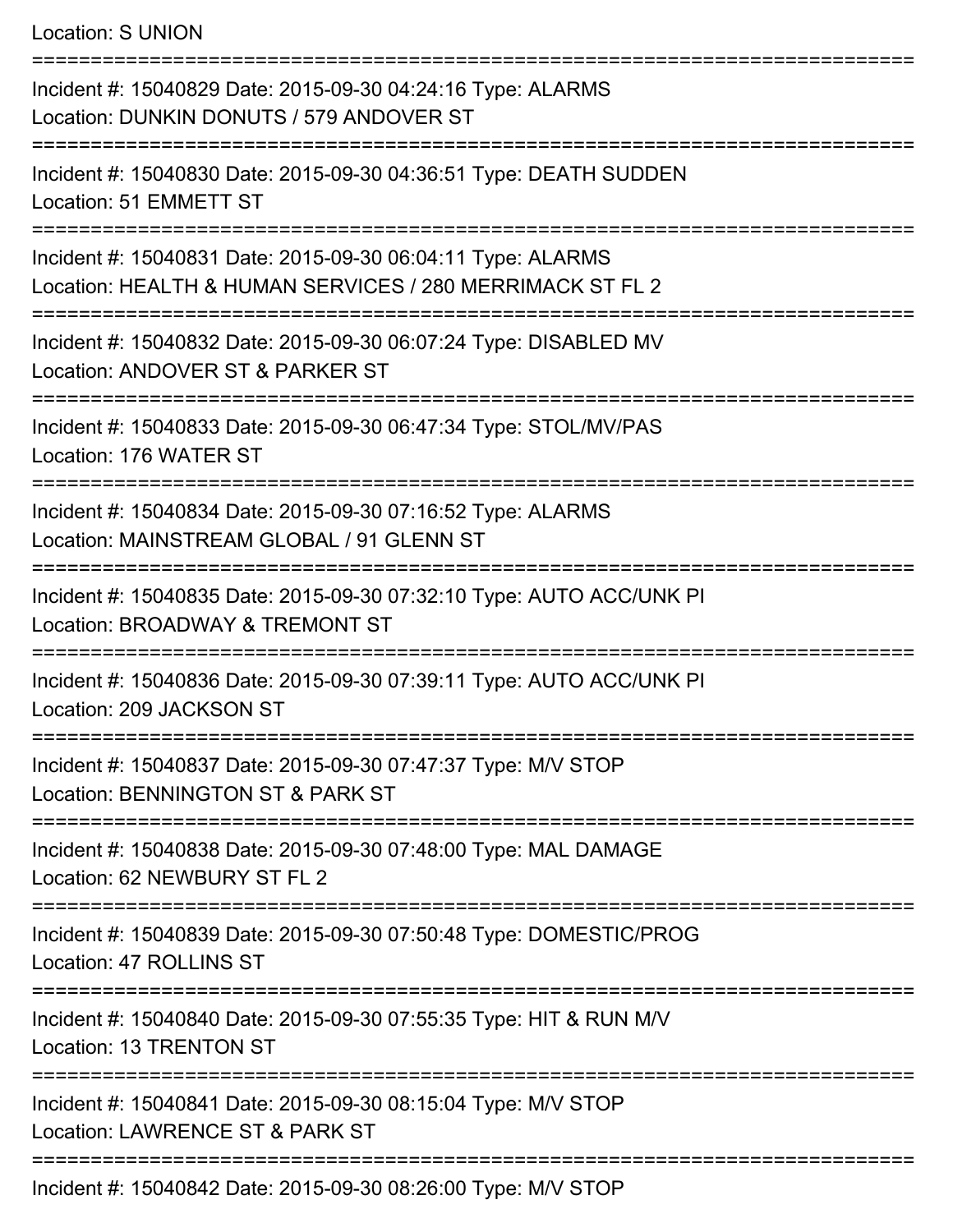| Incident #: 15040843 Date: 2015-09-30 08:31:57 Type: INVESTIGATION<br>Location: ARLINGTON SCHOOL / 150 ARLINGTON ST                                                                                                                                                                                                                                                                                                                                                                                                                                                                                                                                                                   |
|---------------------------------------------------------------------------------------------------------------------------------------------------------------------------------------------------------------------------------------------------------------------------------------------------------------------------------------------------------------------------------------------------------------------------------------------------------------------------------------------------------------------------------------------------------------------------------------------------------------------------------------------------------------------------------------|
| Incident #: 15040844 Date: 2015-09-30 08:43:34 Type: AUTO ACC/NO PI<br>Location: E HAVERHILL ST                                                                                                                                                                                                                                                                                                                                                                                                                                                                                                                                                                                       |
| Incident #: 15040845 Date: 2015-09-30 08:55:13 Type: SUS PERS/MV<br><b>Location: DURANT ST</b>                                                                                                                                                                                                                                                                                                                                                                                                                                                                                                                                                                                        |
| Incident #: 15040846 Date: 2015-09-30 09:04:03 Type: A&B PAST<br>Location: LAWRENCE HIGH SCHOOL / 71 N PARISH RD                                                                                                                                                                                                                                                                                                                                                                                                                                                                                                                                                                      |
| Incident #: 15040847 Date: 2015-09-30 09:35:36 Type: ALARM/BURG<br>Location: HABITAT FOR HUMANITY / 647 ANDOVER ST<br>================================                                                                                                                                                                                                                                                                                                                                                                                                                                                                                                                                |
| Incident #: 15040848 Date: 2015-09-30 09:44:13 Type: SUS PERS/MV<br>Location: 29 MYRTLE CT                                                                                                                                                                                                                                                                                                                                                                                                                                                                                                                                                                                            |
| Incident #: 15040849 Date: 2015-09-30 10:22:40 Type: MEDIC SUPPORT<br>Location: LAHEY CLINIC / 12 METHUEN ST FL 3RDFL                                                                                                                                                                                                                                                                                                                                                                                                                                                                                                                                                                 |
| Incident #: 15040850 Date: 2015-09-30 10:32:28 Type: GENERAL SERV<br>Location: CUTLER ST & DURSO AV                                                                                                                                                                                                                                                                                                                                                                                                                                                                                                                                                                                   |
| Incident #: 15040851 Date: 2015-09-30 10:33:44 Type: ALARM/BURG<br>Location: SHOWCASE / 141 WINTHROP AV                                                                                                                                                                                                                                                                                                                                                                                                                                                                                                                                                                               |
| Incident #: 15040852 Date: 2015-09-30 10:36:56 Type: MEDIC SUPPORT<br>Location: 21 BELLEVUE ST FL 2NDFL                                                                                                                                                                                                                                                                                                                                                                                                                                                                                                                                                                               |
| Incident #: 15040853 Date: 2015-09-30 10:39:12 Type: MEDIC SUPPORT<br>Location: PRIMO'S LIQUOR / 450 HAVERHILL ST                                                                                                                                                                                                                                                                                                                                                                                                                                                                                                                                                                     |
| Incident #: 15040855 Date: 2015-09-30 10:39:29 Type: THREATS<br>Location: 2 APPLETON ST                                                                                                                                                                                                                                                                                                                                                                                                                                                                                                                                                                                               |
| Incident #: 15040854 Date: 2015-09-30 10:39:47 Type: INVESTIGATION<br>Location: 90 LOWELL ST                                                                                                                                                                                                                                                                                                                                                                                                                                                                                                                                                                                          |
| Incident #: 15040856 Date: 2015-09-30 10:43:52 Type: GENERAL SERV<br>$\begin{array}{c} \n\text{minimize} \\ \text{minimize} \\ \text{minimize} \\ \text{minimize} \\ \text{minimize} \\ \text{minimize} \\ \text{minimize} \\ \text{minimize} \\ \text{minimize} \\ \text{minimize} \\ \text{minimize} \\ \text{minimize} \\ \text{minimize} \\ \text{minimize} \\ \text{minimize} \\ \text{minimize} \\ \text{minimize} \\ \text{minimize} \\ \text{minimize} \\ \text{minimize} \\ \text{minimize} \\ \text{minimize} \\ \text{minimize} \\ \text{minimize} \\ \text{minimize} \\ \text{minimize} \\ \text{minimize} \\ \text{minimize} \\ \text{minimize} \\ \text{minimize} \\ \$ |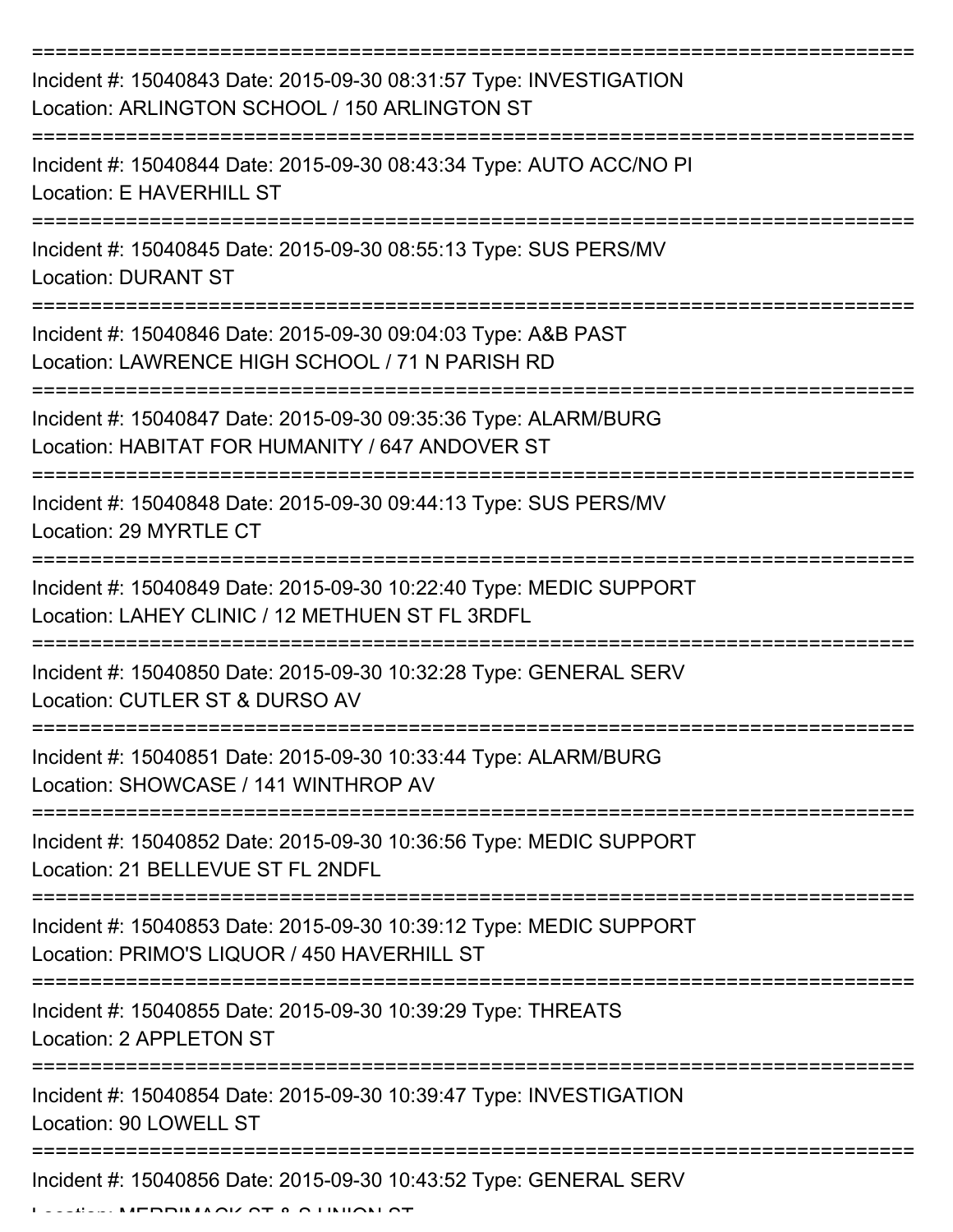| Incident #: 15040857 Date: 2015-09-30 10:44:50 Type: GENERAL SERV<br>Location: DUNSTABLE ST & FARLEY ST     |
|-------------------------------------------------------------------------------------------------------------|
| Incident #: 15040858 Date: 2015-09-30 10:57:18 Type: SUS PERS/MV<br>Location: U-HAUL RENTAL / 375 BROADWAY  |
| Incident #: 15040859 Date: 2015-09-30 11:36:25 Type: M/V STOP<br>Location: APPLETON ST & METHUEN ST         |
| Incident #: 15040860 Date: 2015-09-30 11:40:05 Type: LOST PROPERTY<br>Location: 150 PARK ST                 |
| Incident #: 15040861 Date: 2015-09-30 11:43:33 Type: SUS PERS/MV<br>Location: NEW YORK NAILS / 245 BROADWAY |
| Incident #: 15040862 Date: 2015-09-30 11:46:14 Type: M/V STOP<br>Location: LAWRENCE ST & LOWELL ST          |
| Incident #: 15040863 Date: 2015-09-30 11:53:02 Type: B&E/MV/PAST<br>Location: DAISY ST & HOLLY ST           |
| Incident #: 15040864 Date: 2015-09-30 12:07:21 Type: SUS PERS/MV<br>Location: 53 SWAN ST                    |
| Incident #: 15040865 Date: 2015-09-30 12:10:21 Type: AUTO ACC/PI<br>Location: LAWRENCE ST & PARK ST         |
| Incident #: 15040866 Date: 2015-09-30 12:16:13 Type: INVESTIGATION<br>Location: 90 LOWELL ST                |
| Incident #: 15040867 Date: 2015-09-30 12:22:22 Type: AUTO ACC/NO PI<br>Location: BROADWAY & HAVERHILL ST    |
| Incident #: 15040868 Date: 2015-09-30 12:27:05 Type: A&B PAST<br>Location: 71 FERN ST                       |
| Incident #: 15040869 Date: 2015-09-30 12:32:15 Type: TOW/REPOSSED<br><b>Location: 1 AUBURN ST</b>           |
| Incident #: 15040870 Date: 2015-09-30 12:41:04 Type: MAL DAMAGE                                             |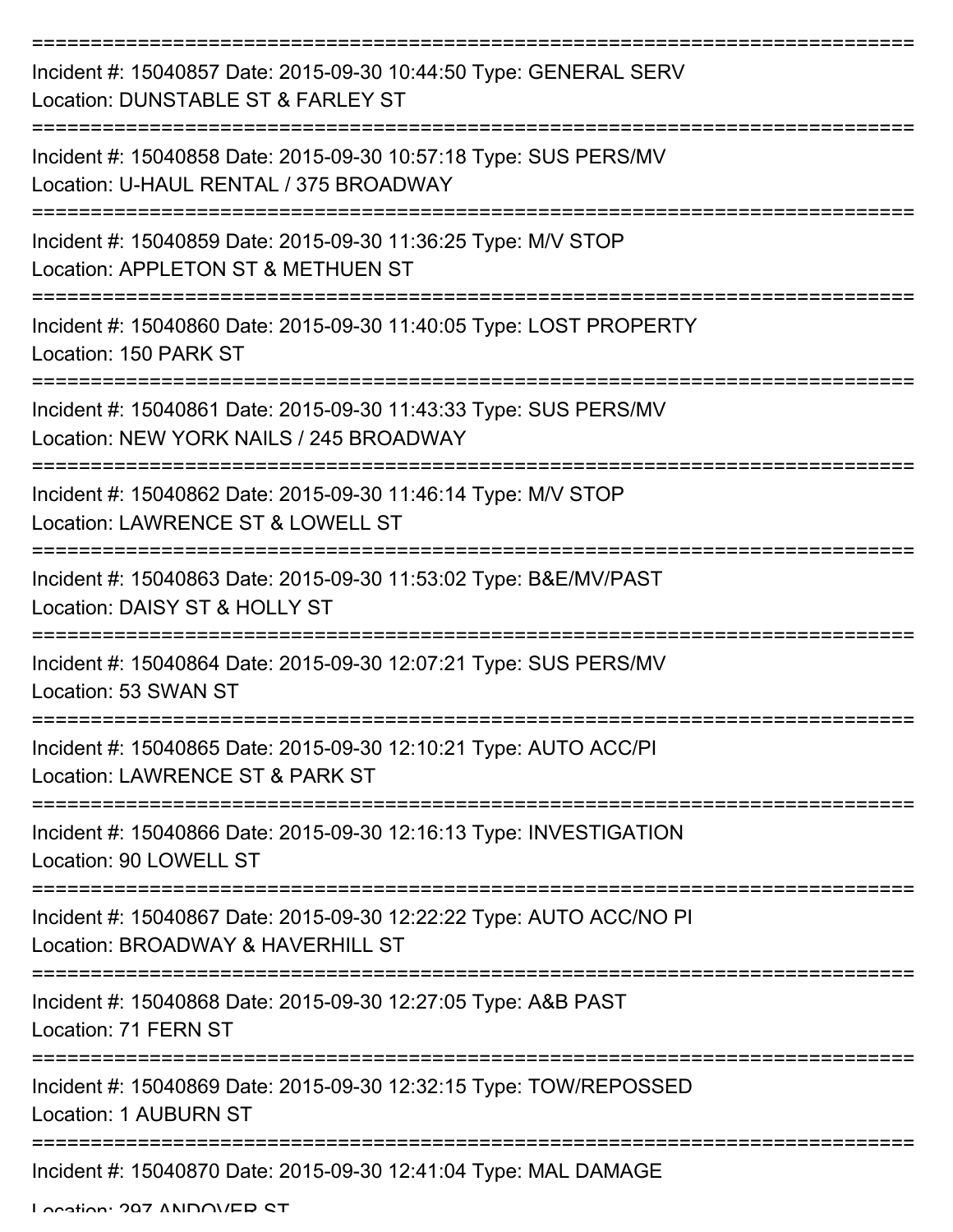| Incident #: 15040871 Date: 2015-09-30 12:48:29 Type: DRUG VIO<br>Location: CENTRAL BRIDGE / 0 MERRIMACK ST                 |
|----------------------------------------------------------------------------------------------------------------------------|
| Incident #: 15040872 Date: 2015-09-30 13:04:51 Type: MAL DAMAGE<br>Location: 199 WILLOW ST                                 |
| Incident #: 15040873 Date: 2015-09-30 13:08:26 Type: EXTRA SURVEIL<br>Location: MT. VERNON                                 |
| Incident #: 15040874 Date: 2015-09-30 13:18:38 Type: ALARM/BURG<br>Location: HAVERHILL ST & LAWRENCE ST                    |
| Incident #: 15040875 Date: 2015-09-30 13:36:07 Type: UNWANTEDGUEST<br>Location: 90 JACKSON ST #C                           |
| Incident #: 15040876 Date: 2015-09-30 13:42:41 Type: M/V STOP<br>Location: WINTHROP AV                                     |
| Incident #: 15040877 Date: 2015-09-30 13:48:02 Type: ALARM/BURG<br>Location: 308 LOWELL ST                                 |
| =================<br>Incident #: 15040878 Date: 2015-09-30 14:09:13 Type: STOL/MV/PAS<br>Location: LAWRENCE ST & SUNSET AV |
| Incident #: 15040879 Date: 2015-09-30 14:13:13 Type: MEDIC SUPPORT<br>Location: BROADWAY & FLORENCE ST                     |
| Incident #: 15040880 Date: 2015-09-30 14:15:15 Type: MV/BLOCKING<br>Location: 6 E HAVERHILL ST                             |
| Incident #: 15040881 Date: 2015-09-30 14:29:12 Type: ANIMAL COMPL<br>Location: 198 S BROADWAY                              |
| Incident #: 15040882 Date: 2015-09-30 14:29:22 Type: AUTO ACC/UNK PI<br>Location: 800 ESSEX ST                             |
| Incident #: 15040883 Date: 2015-09-30 14:37:24 Type: GENERAL SERV<br>Location: 39 TREMONT ST                               |
| Incident #: 15040884 Date: 2015-09-30 14:56:43 Type: SUICIDE ATTEMPT<br>Location: 27 ABBOTT ST FL 1                        |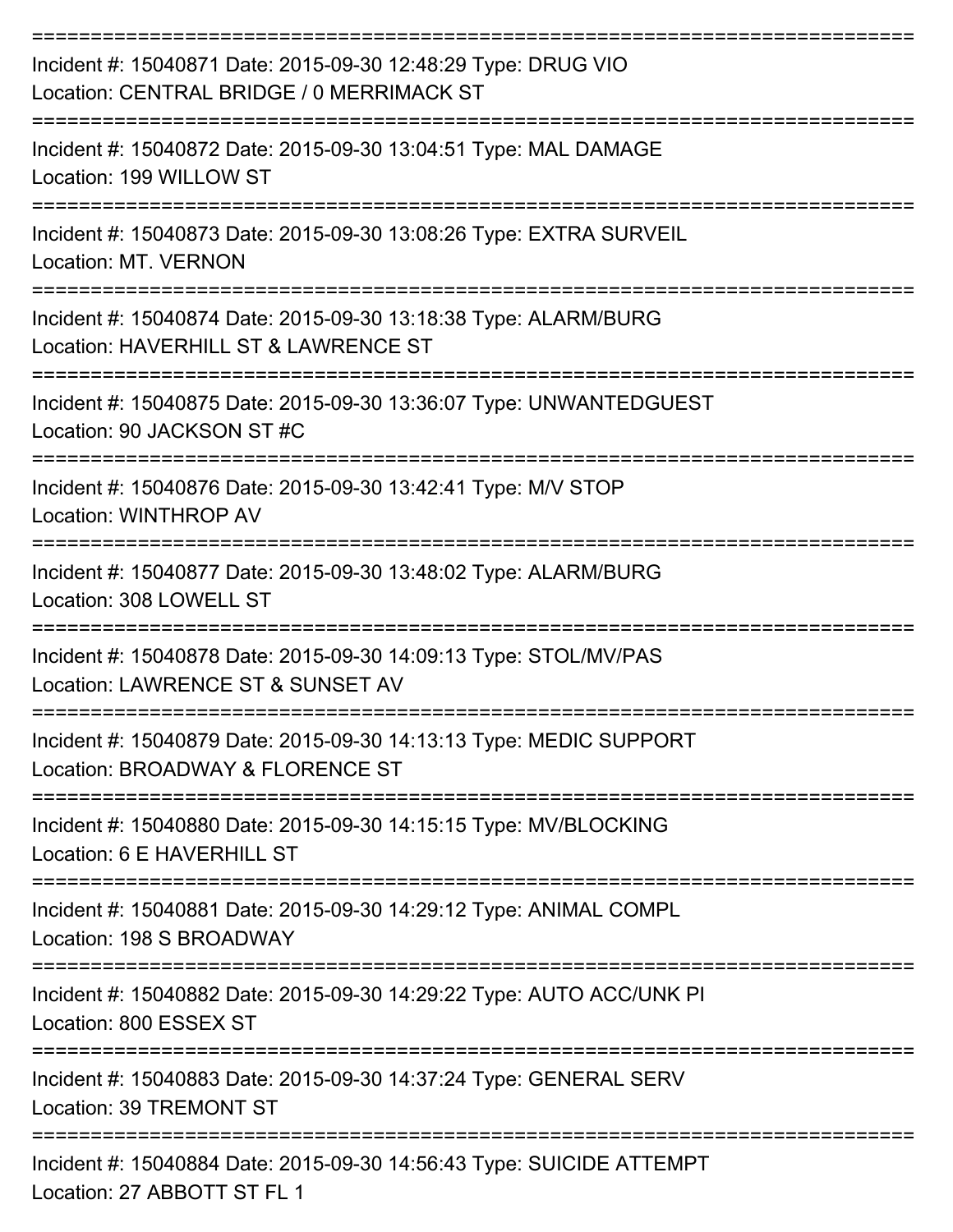| Incident #: 15040885 Date: 2015-09-30 15:20:40 Type: M/V STOP<br>Location: BROADWAY & ESSEX ST                                      |
|-------------------------------------------------------------------------------------------------------------------------------------|
| Incident #: 15040886 Date: 2015-09-30 15:22:24 Type: DRUG VIO<br>Location: MARY IMMACULATE / 191 MAPLE ST<br>:===================== |
| Incident #: 15040887 Date: 2015-09-30 15:56:11 Type: M/V STOP<br>Location: COMMON ST & JACKSON ST                                   |
| Incident #: 15040888 Date: 2015-09-30 15:56:50 Type: M/V STOP<br>Location: 90 LOWELL ST                                             |
| Incident #: 15040889 Date: 2015-09-30 16:02:56 Type: M/V STOP<br>Location: MT VERNON ST & S BROADWAY                                |
| Incident #: 15040890 Date: 2015-09-30 16:21:23 Type: INVESTIGATION<br>Location: CHESTNUT ST & JACKSON ST                            |
| -------------------<br>Incident #: 15040891 Date: 2015-09-30 16:26:26 Type: ALARM/BURG<br>Location: ALEJANDRO RESD / 4 RIVERVIEW PL |
| Incident #: 15040892 Date: 2015-09-30 16:30:59 Type: ALARM/BURG<br>Location: WINFIELD ALLOY / 15 MEDFORD ST                         |
| Incident #: 15040893 Date: 2015-09-30 16:31:43 Type: M/V STOP<br>Location: FRANKLIN ST & METHUEN ST                                 |
| Incident #: 15040894 Date: 2015-09-30 16:51:16 Type: ADMININSTR<br>Location: 90 LOWELL ST                                           |
| Incident #: 15040895 Date: 2015-09-30 16:59:38 Type: DOMESTIC/PROG<br>Location: 123 WATER ST                                        |
| Incident #: 15040896 Date: 2015-09-30 17:20:47 Type: LARCENY/PAST<br>Location: 2 LESLIE ST                                          |
| Incident #: 15040897 Date: 2015-09-30 17:44:21 Type: LOST PROPERTY<br>Location: 71 N PARISH RD                                      |
| Incident #: 15040898 Date: 2015-09-30 17:49:31 Type: PARK & WALK<br>Location: BRADFORD ST & BROADWAY                                |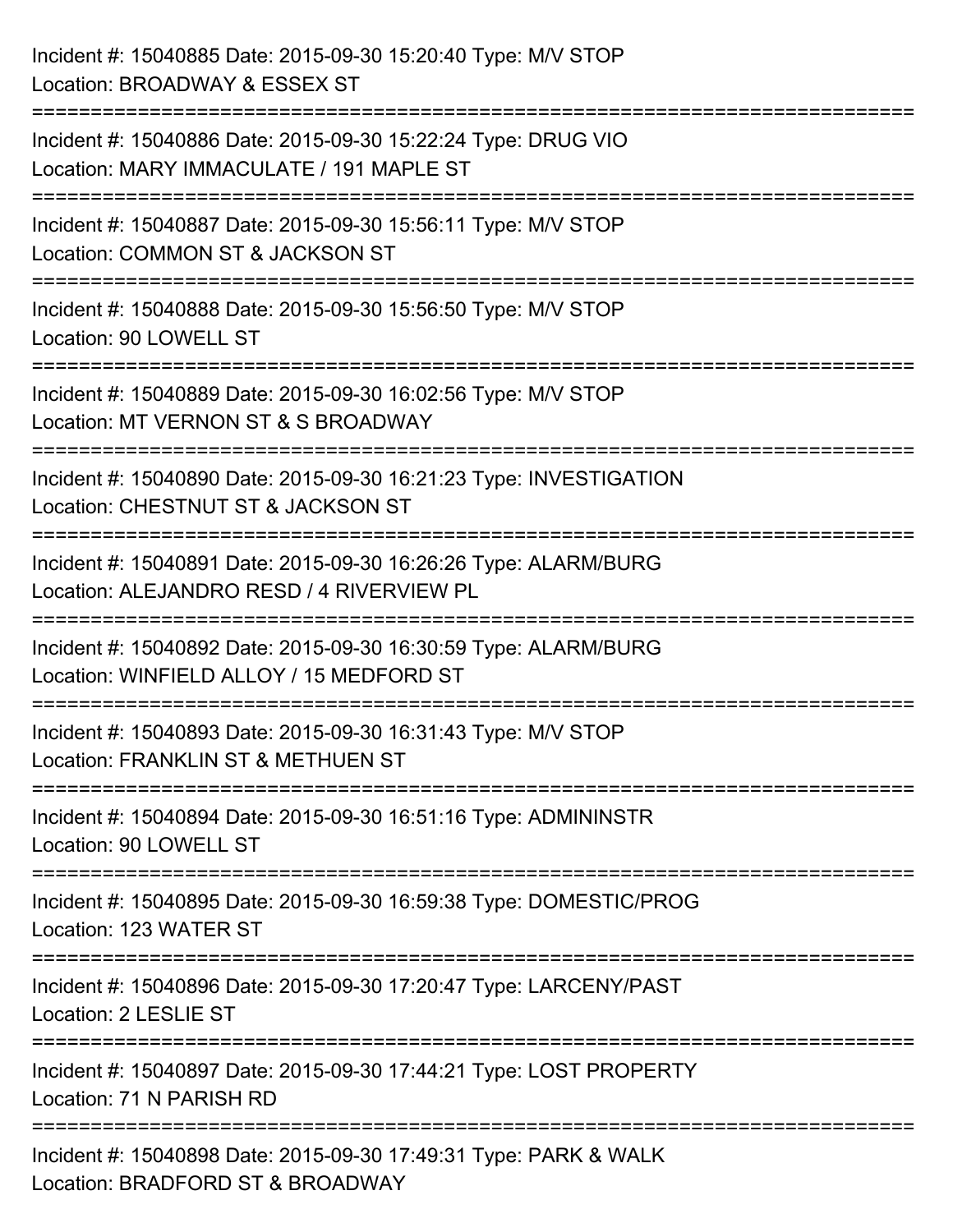| Incident #: 15040899 Date: 2015-09-30 18:06:36 Type: LARCENY/PAST<br>Location: 40 LAWRENCE ST                             |
|---------------------------------------------------------------------------------------------------------------------------|
| Incident #: 15040900 Date: 2015-09-30 18:09:58 Type: M/V STOP<br>Location: MT VERNON ST & S BROADWAY                      |
| Incident #: 15040901 Date: 2015-09-30 18:31:11 Type: PARK & WALK<br>Location: PEMBERTON PARK / null                       |
| Incident #: 15040902 Date: 2015-09-30 18:34:18 Type: PARK & WALK<br>Location: BRADFORD ST & BROADWAY<br>:================ |
| Incident #: 15040903 Date: 2015-09-30 18:36:02 Type: INVESTIGATION<br>Location: 18 MARSTON ST<br>---------------------    |
| Incident #: 15040904 Date: 2015-09-30 18:46:45 Type: DISORDERLY<br>Location: N PARISH & WINTHROP                          |
| Incident #: 15040905 Date: 2015-09-30 18:54:10 Type: MAN DOWN<br>Location: 5 JACKSON CT                                   |
| Incident #: 15040906 Date: 2015-09-30 18:55:15 Type: DISORDERLY<br>Location: BAILEY ST & FOSTER ST                        |
| Incident #: 15040907 Date: 2015-09-30 19:03:33 Type: TOW OF M/V<br>Location: 208 ABBOTT ST                                |
| Incident #: 15040908 Date: 2015-09-30 19:09:42 Type: INVEST CONT<br>Location: 20 MARSTON ST                               |
| Incident #: 15040909 Date: 2015-09-30 19:12:30 Type: M/V STOP<br>Location: PARKER ST & SPRINGFIELD ST                     |
| Incident #: 15040910 Date: 2015-09-30 19:13:32 Type: NOISE ORD<br>Location: 92 BEACON ST                                  |
| Incident #: 15040911 Date: 2015-09-30 19:28:46 Type: LARCENY/PAST<br>Location: 12 LORENZO RD                              |
| Incident #: 15040912 Date: 2015-09-30 19:31:34 Type: ALARM/BURG<br>Location: SIROIS FOOD PRODUCTS / 291 LOWELL ST         |

===========================================================================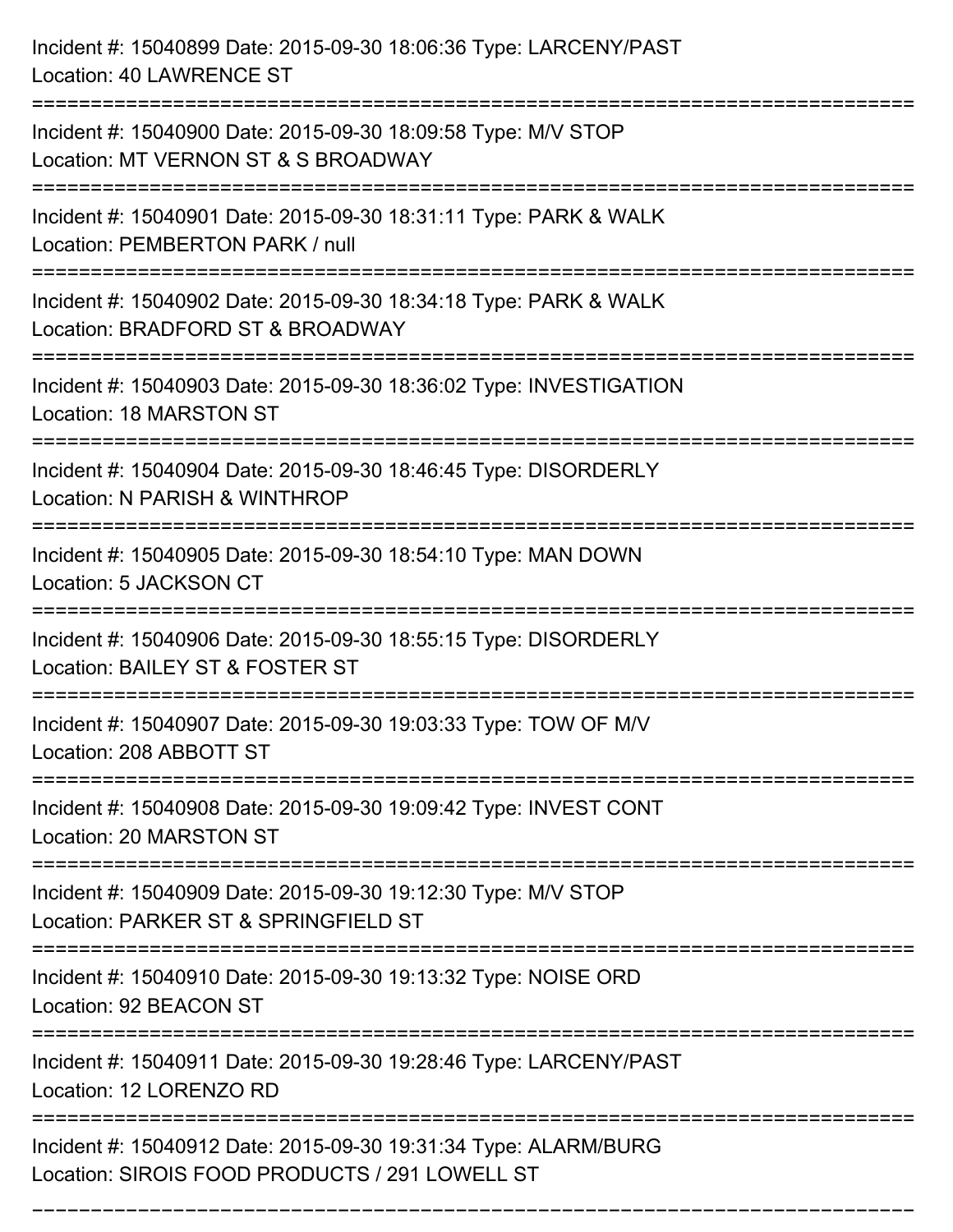| Incident #: 15040913 Date: 2015-09-30 19:33:10 Type: SPECIAL CHECK<br><b>Location: BORDER ST</b>                              |
|-------------------------------------------------------------------------------------------------------------------------------|
| Incident #: 15040914 Date: 2015-09-30 19:36:42 Type: DISORDERLY<br>Location: 93-95 MARKET ST                                  |
| Incident #: 15040915 Date: 2015-09-30 19:47:34 Type: M/V STOP<br>Location: MARSTON ST & STORROW ST                            |
| Incident #: 15040916 Date: 2015-09-30 20:02:50 Type: SUS PERS/MV<br>Location: LAWRENCE ST & PARK ST                           |
| Incident #: 15040917 Date: 2015-09-30 20:05:23 Type: 209A/VIOLATION<br>Location: 133 ESSEX ST                                 |
| Incident #: 15040918 Date: 2015-09-30 20:22:39 Type: M/V STOP<br>Location: ALDER ST & LAWRENCE ST<br>---------------------    |
| Incident #: 15040919 Date: 2015-09-30 20:36:16 Type: M/V STOP<br>Location: BROADWAY & WATER ST                                |
| Incident #: 15040920 Date: 2015-09-30 20:43:17 Type: M/V STOP<br>Location: BODWELL ST & HANCOCK ST                            |
| Incident #: 15040921 Date: 2015-09-30 20:51:12 Type: M/V STOP<br>Location: 10 FREEMAN CT                                      |
| Incident #: 15040922 Date: 2015-09-30 21:02:46 Type: M/V STOP<br>Location: BRADFORD ST & BROADWAY                             |
| Incident #: 15040923 Date: 2015-09-30 21:06:20 Type: TRESPASSING<br>Location: WALGREENS / 220 S BROADWAY                      |
| ----------------------------------<br>Incident #: 15040924 Date: 2015-09-30 21:07:40 Type: M/V STOP<br>Location: 332 BROADWAY |
| Incident #: 15040925 Date: 2015-09-30 21:12:08 Type: MV/BLOCKING<br>Location: 35 INMAN ST                                     |
| Incident #: 15040926 Date: 2015-09-30 21:16:49 Type: SHOTS FIRED<br>Location: FARNHAM ST & SHAWSHEEN RD                       |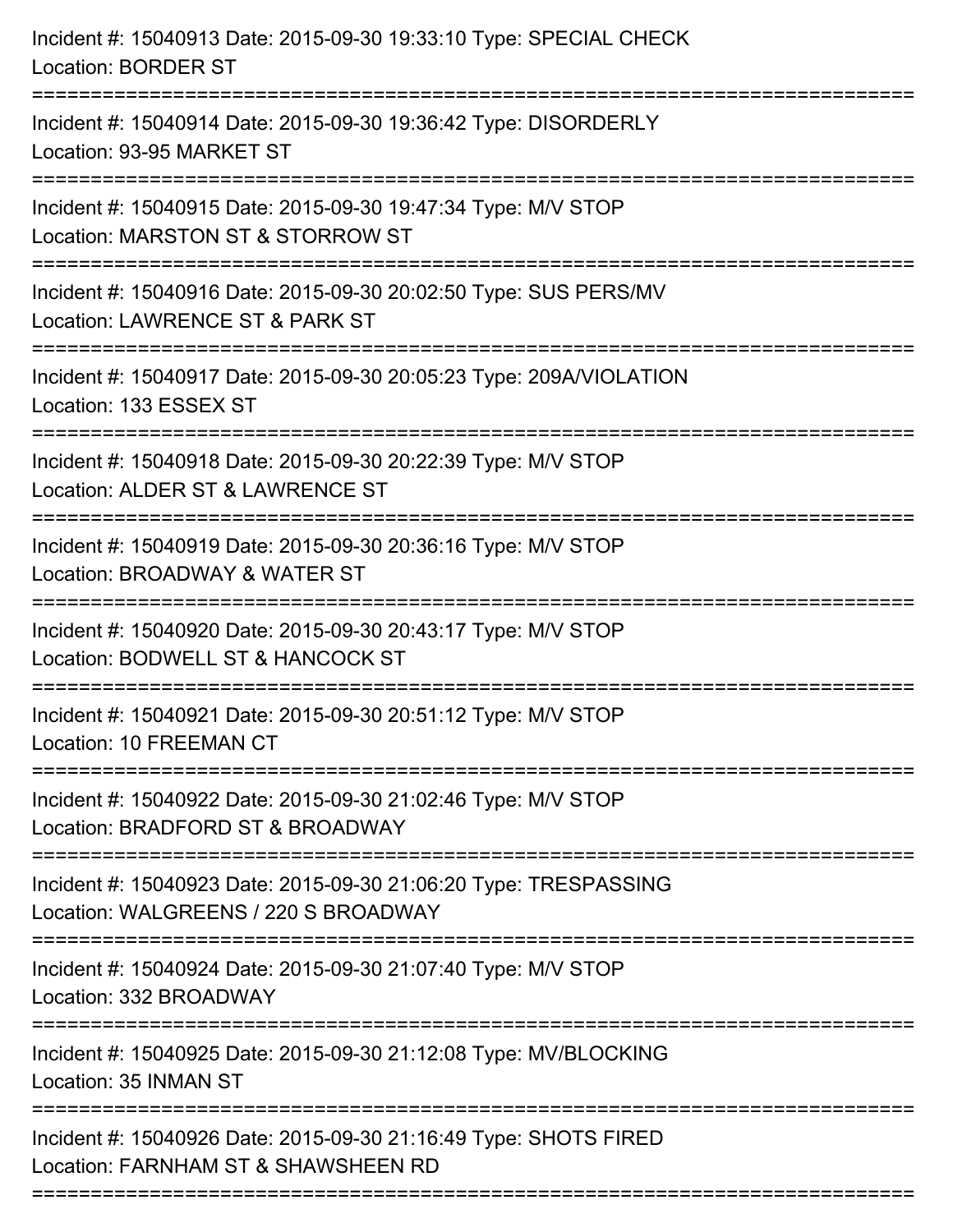Location: FALLON ST & PACKARD ST =========================================================================== Incident #: 15040928 Date: 2015-09-30 21:22:04 Type: NOISE ORD Location: 117 THOREAU WAY #521 =========================================================================== Incident #: 15040929 Date: 2015-09-30 21:37:27 Type: A&B PROG Location: 87 SUMMER ST #1 FL 1 =========================================================================== Incident #: 15040930 Date: 2015-09-30 21:40:31 Type: VANDALISM Location: 5 PORTLAND ST =========================================================================== Incident #: 15040931 Date: 2015-09-30 22:17:08 Type: ROBBERY ARMED Location: BENNINGTON ST & PARK ST =========================================================================== Incident #: 15040932 Date: 2015-09-30 22:24:30 Type: DOMESTIC/PROG Location: 395 LOWELL ST #1 FL 1 =========================================================================== Incident #: 15040933 Date: 2015-09-30 22:27:31 Type: ALARM/BURG Location: AMABLE SUPERMARKET / 304 JACKSON ST =========================================================================== Incident #: 15040934 Date: 2015-09-30 22:28:20 Type: M/V STOP Location: ARLINGTON ST & BROADWAY =========================================================================== Incident #: 15040935 Date: 2015-09-30 22:33:49 Type: MISSING PERS Location: YMCA / 40 LAWRENCE ST =========================================================================== Incident #: 15040936 Date: 2015-09-30 22:36:02 Type: DISTURBANCE Location: 25 BEVEL ST =========================================================================== Incident #: 15040937 Date: 2015-09-30 22:55:15 Type: DOMESTIC/PROG Location: 205 HIGH ST FL 1 =========================================================================== Incident #: 15040938 Date: 2015-09-30 23:14:58 Type: M/V STOP Location: ALL STON ST & HIGH ST =========================================================================== Incident #: 15040939 Date: 2015-09-30 23:58:37 Type: M/V STOP Location: HAMPSHIRE ST & MYRTLE ST ===========================================================================